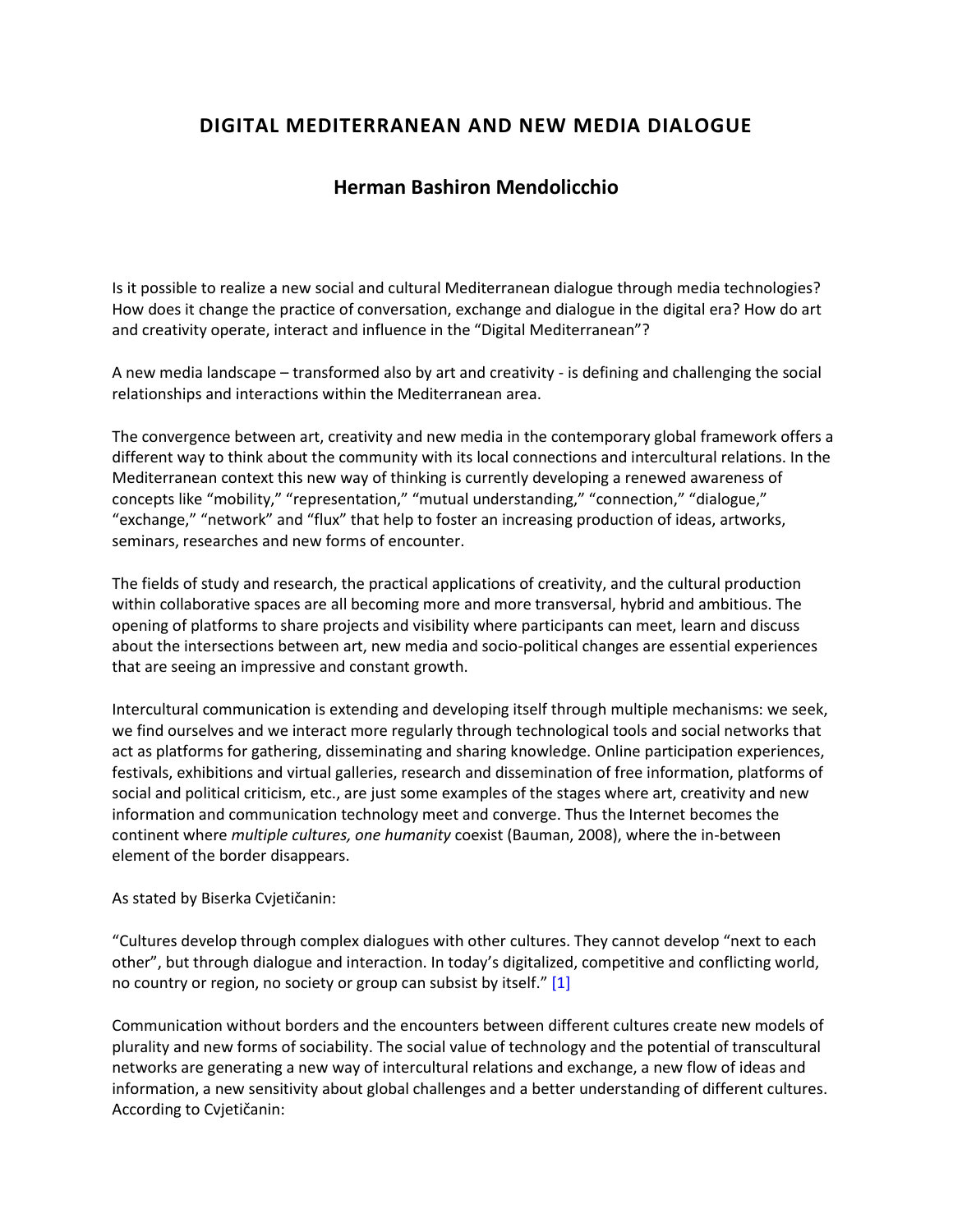"Today, the entire field of international relations involves the activities of transnational and transcultural networks. They have an important position in redefining global communication and cooperation. (…) Through their non-hierarchical, heterogeneous and horizontal character, and their flexibility, networks foster the exchange of different cultural values and facilitate intercultural dialogue." [2]

A global transformation in terms of communication and exchange is taking place. The territory of the Mediterranean is now experiencing a deep social change and a new form of interaction between people, places and cultures. The raising use of digital tools and Internet in the Southern Mediterranean and the Middle East is an evidence of these changing realities:

"There are even studies that affirm that the Middle East has the second fastest Internet traffic growth in the world with a growth rate of 97% a year since 2005, below that of South Asia (…) The growing use of the Internet was initially shaped by the demographic structure of the region, intimately linked to youthful protagonists of the region who have perceived the net as a window to the world." [3]

Equally contemporary art practices have been deeply influenced by the evolution of communication tools and processes and, therefore, have experienced a transformation of their way of perceiving and representing the world. In the universe linked to artistic practices, collaborative models have emerged, and new spaces have been built to meet and to create relational platforms. The current changes, especially in the hybrid territories between art and communication, are many and complex and that is why it is necessary to study and analyse these phenomena from different perspectives.

Thanks to the complexity of the Internet and the enormous popularity of the participatory tools of new media - which belong to the 2.0 generation and model – more and more artistic and creative festivals, exhibitions and events are organized online. Within the 2.0 model we need to mention the "Online Arts Festival" organized by EMYAN (Euro-Med Young Artists Network), whose main objectives are to promote information and communication technology (ICT) tools in relation to arts and creativity. The EMYAN Network proposes a virtual meeting among young artists and researchers in the Euro-Mediterranean area, thereby challenging current problems of borders and mobility. As its organizers explain and highlight:

"The idea of the Online Arts Festival is to nourish the values of social and cultural coexistence of the cultures of the Mediterranean via new media technologies. One of the fundamental aspects of enabling a platform where young artists can participate with their creativity within the Mediterranean arena is the fostering of knowledge, values and perceptions of each other in the region." [4]

Other exhibition projects, virtual galleries, and e-conferences like the Web Biennial, organized by the Istanbul Contemporary Art Museum, or the Padiglione Internet, linked to the Venice Biennale, are changing the panorama of the art production and its dissemination.

In this new landscape, if we focus on the Mediterranean area, we can find other activities like the online dialogues on art and science in the Mediterranean that take place through the YASMIN list: a "network of artists, scientists, engineers, theoreticians and institutions promoting communication and collaboration in art, science and technology around the Mediterranean Rim." The need to create new spaces to debate, to share ideas and projects between art, science, communication and technology is also manifest in the mission of IMèRA centre in Marseille, a place where the Mediterranean became a research space without disciplinary or cultural borders.